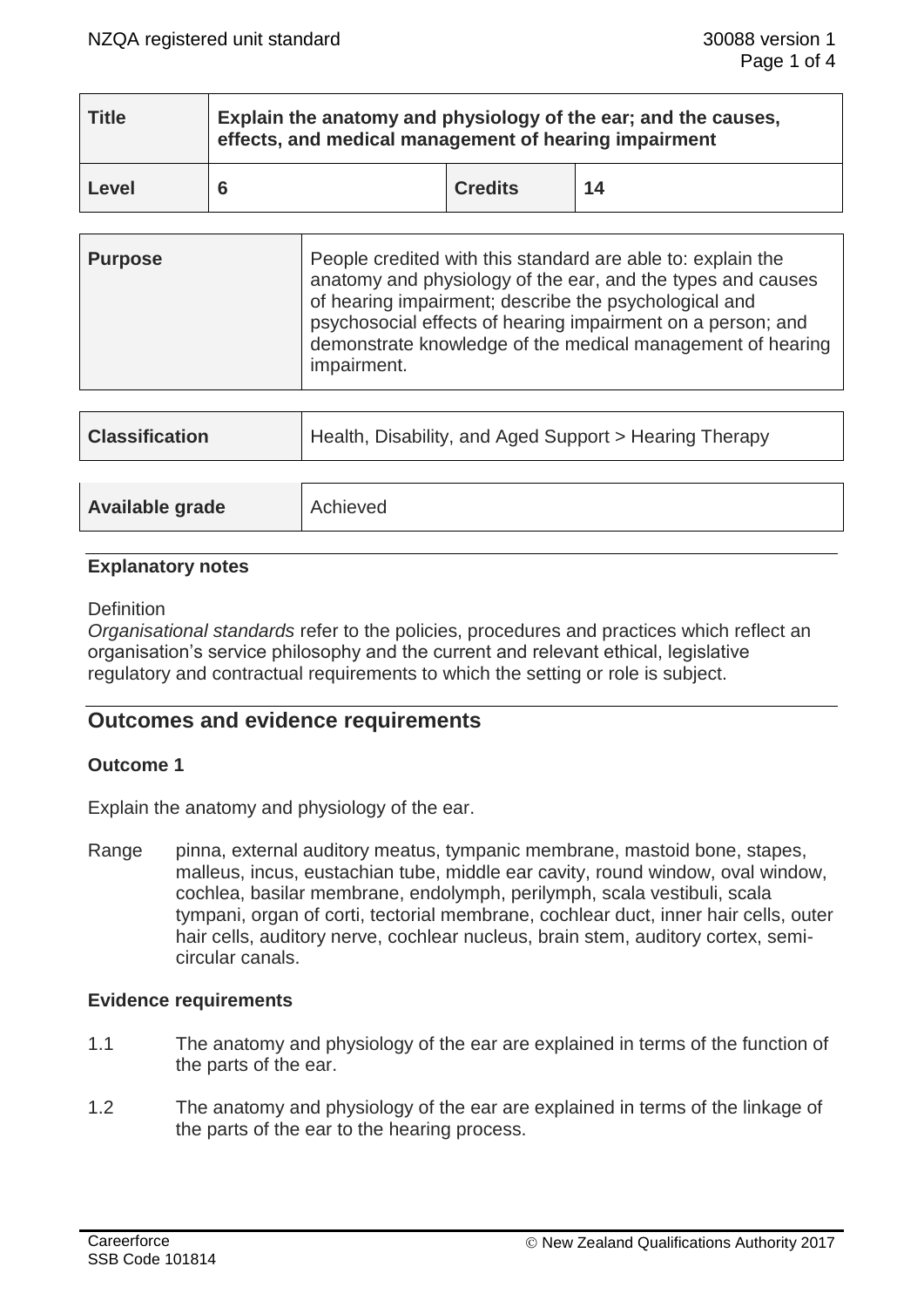# **Outcome 2**

Explain the types and causes of hearing impairment.

## **Evidence requirements**

| 2.1 | impairment occurs.                                   | The auditory system is explained in terms of where in the system hearing                 |
|-----|------------------------------------------------------|------------------------------------------------------------------------------------------|
|     | Range                                                | conductive, sensori-neural, mixed, central.                                              |
| 2.2 | Possible causes of hearing impairment are explained. |                                                                                          |
|     | Range                                                | congenital, acquired;<br>evidence of two congenital and two acquired causes is required. |
| 2.3 |                                                      | The degrees of hearing impairment are explained.                                         |
|     | Range                                                | slight, mild, moderate, severe, profound.                                                |

#### **Outcome 3**

Describe the psychological and psychosocial effects of hearing impairment on a person with hearing impairment.

#### **Evidence requirements**

- 3.1 Psychological effects of hearing impairment are identified and described in terms of the impact on the person.
	- Range may include but is not limited to anxiety, depression, anger, denial, frustration, stress, defensiveness, aggression, isolation, withdrawal, paranoia, dependency; evidence of four impacts is required.
- 3.2 Psychosocial effects of hearing impairment are identified and described in terms of the impact on the person.
	- Range may include but is not limited to socio-economic, vocational, educational, social, recreational; evidence of three impacts is required.

## **Outcome 4**

Demonstrate knowledge of the medical management of hearing impairment.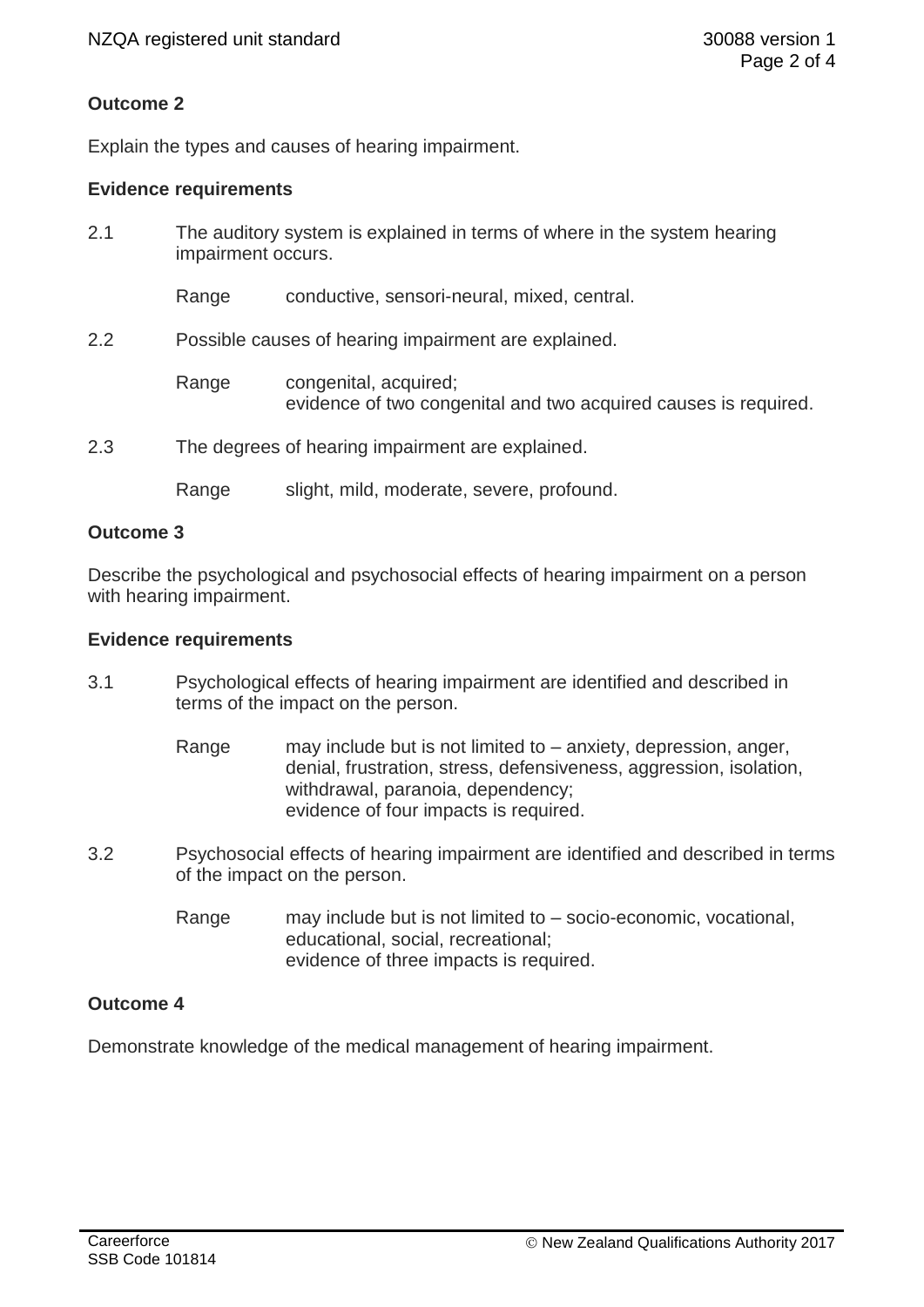## **Evidence requirements**

- 4.1 Explanation includes roles of health professionals involved in the medical management of hearing impairment.
	- Range general practitioner, otorhinolaryngologist, audiologist, audiometrist, ear nurse specialist, hearing therapist, rehabilitationist.
- 4.2 Medical interventions in the management of hearing impairment are explained in accordance with organisational standards.
	- Range may include but is not limited to stapedectomy, mastoidectomy, cochlear implant, bone anchored hearing aid, auditory brain stem implant, myringoplasty, ossiculoplasty, grommets; evidence of three interventions is required.
- 4.3 Referral pathways for the medical assessment of presenting symptoms that may require some management of hearing impairment are described in accordance with organisational standards.
	- Range symptoms may include but are not limited to those relating to the following conditions/diseases – acoustic neuroma, diabetes, multiple sclerosis, stroke, Meniere's disease, 'aural fullness', high blood pressure, vertigo, hyperacusis, cholesteatoma, tympanic perforations, otitis externa, otitis media; referral pathways relating to four conditions/diseases are required.

| <b>Planned review date</b> | 31 December 2022 |
|----------------------------|------------------|
|                            |                  |

#### **Status information and last date for assessment for superseded versions**

| <b>Process</b> | <b>Version</b> | <b>Date</b>   | <b>Last Date for Assessment</b> |
|----------------|----------------|---------------|---------------------------------|
| Registration   |                | 20 April 2017 | N/A                             |

| <b>Consent and Moderation Requirements (CMR) reference</b>                     | 0024 |  |
|--------------------------------------------------------------------------------|------|--|
| This CMR can be accessed at http://www.nzqa.govt.nz/framework/search/index.do. |      |  |

# **Please note**

Providers must be granted consent to assess against standards (accredited) by NZQA, before they can report credits from assessment against unit standards or deliver courses of study leading to that assessment.

Industry Training Organisations must be granted consent to assess against standards by NZQA before they can register credits from assessment against unit standards.

Providers and Industry Training Organisations, which have been granted consent and which are assessing against unit standards must engage with the moderation system that applies to those standards.